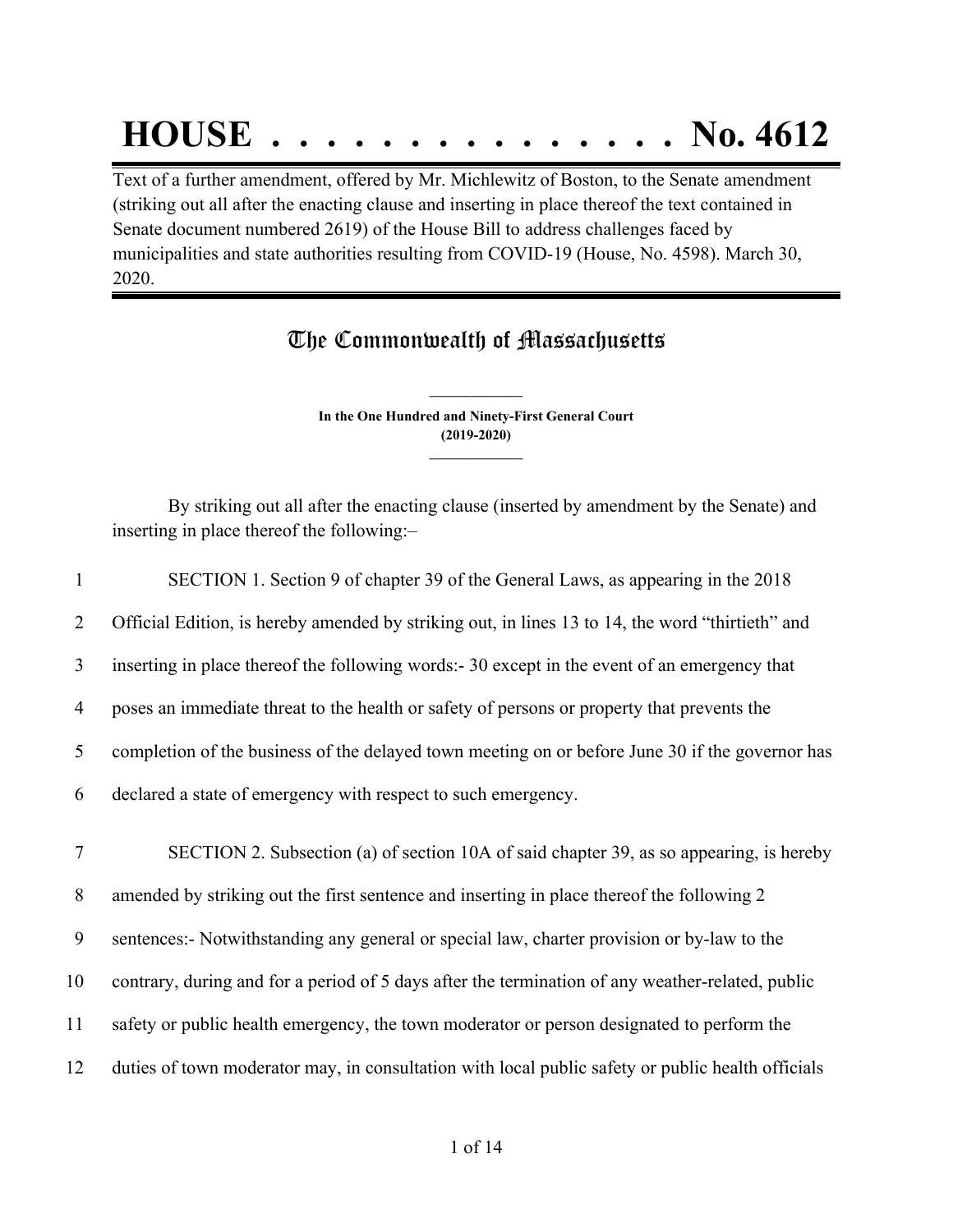and the board of selectmen, recess and continue a town meeting previously called pursuant to a warrant issued pursuant to section 10 to a time, date and place certain; provided, however, that any such recess and continuance period shall not exceed 30 days. The moderator or person designated to perform the duties of town moderator may renew the declaration of recess and continuance period for up to 30 days at a time but not more than 30 days following the date of rescission of a state of emergency declared by the governor. If a town does not have a moderator, the board of selectmen may recess and continue town meeting in accordance with this paragraph.

 SECTION 3. Said section 10A of said chapter 39, as so appearing, is hereby amended by striking out subsection (c).

 SECTION 4. Said section 10A of said chapter 39, as so appearing, is hereby amended by striking out subsection (d) and inserting in place thereof the following subsection:-

 (d) Within 10 days after the initial declaration of recess and continuance of a town meeting pursuant to this section, a local public safety or public health official designated by the board of selectmen shall submit a report to the attorney general providing the justification for the declaration.

 SECTION 5. The first paragraph of section 31 of chapter 44 of the General Laws, as so appearing, is hereby amended by inserting after the second sentence the following 2 sentences:- If the declared emergency prevents the adoption of an annual budget by a town or district by the June 30 preceding the start of the fiscal year, the board of selectmen, town council or district commissioners shall notify the director and the director may approve expenditures, from any appropriate fund or account, of an amount sufficient for the operations of the town or district during the month of July not less than 1/12 of the total budget approved by the town or district in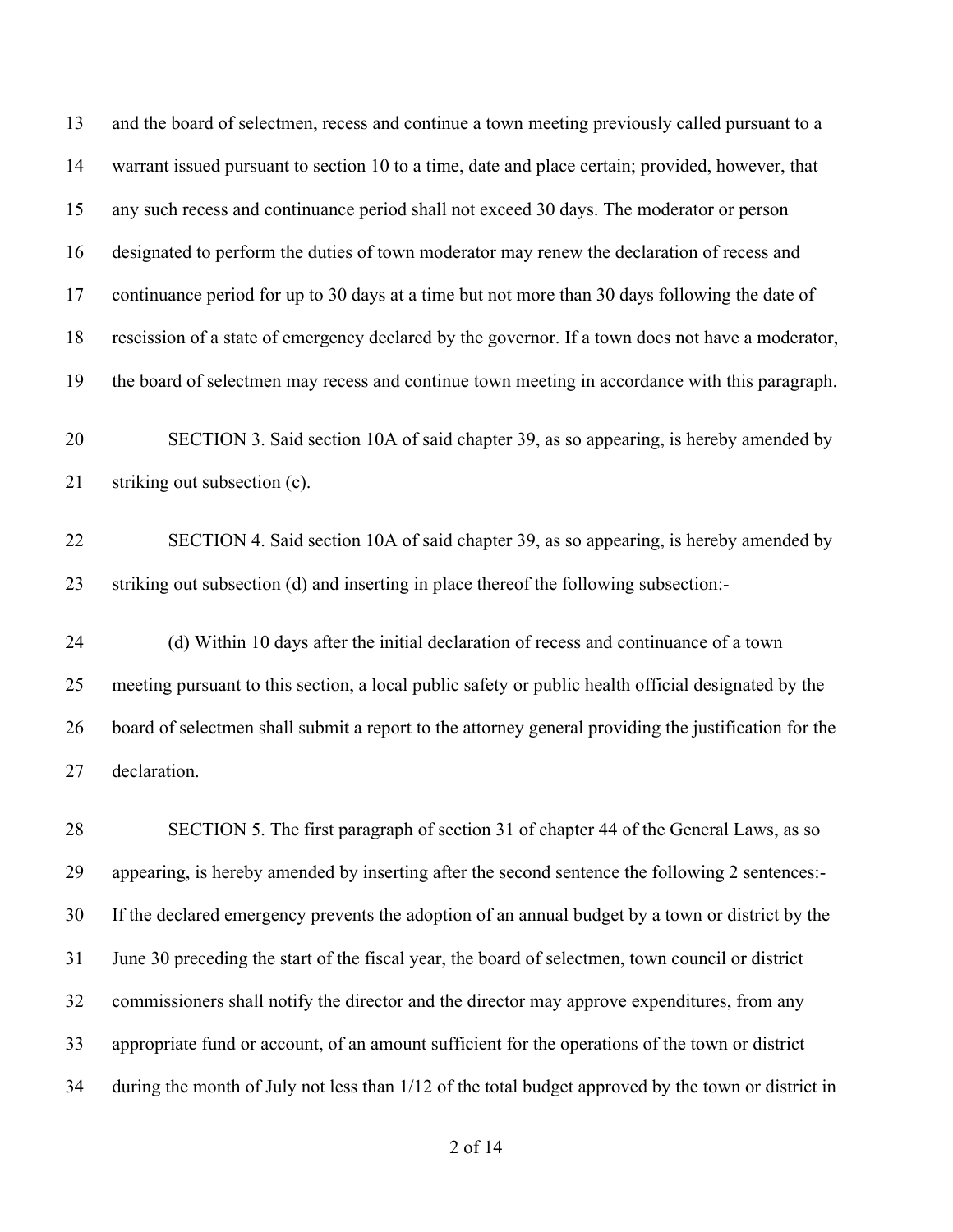the most recent fiscal year pursuant to a plan approved by the board of selectmen, town council or district commissioners and such authority shall continue for each successive month while the emergency continues to prevent the adoption of a budget. The director may promulgate and revise rules or regulations regarding the approval of emergency expenditures described in this section and accounting with regard to such expenditures.

 SECTION 6. Notwithstanding any general or special law to the contrary, if the adoption of an annual budget in a city, town or district is delayed beyond June 30, 2020, as a result of the governor's March 10, 2020 declaration of a state of emergency or the outbreak of the 2019 novel coronavirus, also known as COVID-19, the director of accounts of the department of revenue may authorize the appropriation from the available balance of the city's, town's or district's undesignated fund balance or "free cash" certified by the director under section 23 of chapter 59 of the General Laws as of July 1, 2019, as a funding source for the city's, town's or district's fiscal year 2021 expenditures, including, but not limited to, any such undesignated fund balance in an enterprise fund or special revenue account. The director of accounts may promulgate and revise rules or regulations regarding the implementation of this section.

 SECTION 7. Notwithstanding section 31 of chapter 44 of the General Laws, section 23 of chapter 59 of the General Laws or any other general or special law to the contrary, a city, town or district may amortize over fiscal years 2021 to 2023, inclusive, in equal installments or more rapidly, the amount of its fiscal year 2020 deficit resulting from the outbreak of the 2019 novel coronavirus, also known as COVID-19, as described in the governor's March 10, 2020 declaration of a state of emergency, including, but not limited to, any such deficit in an enterprise fund or special revenue account. The local appropriating authority as defined in section 21C of 57 said chapter 59 and, in the case of a district, the prudential committee or commissioners, or as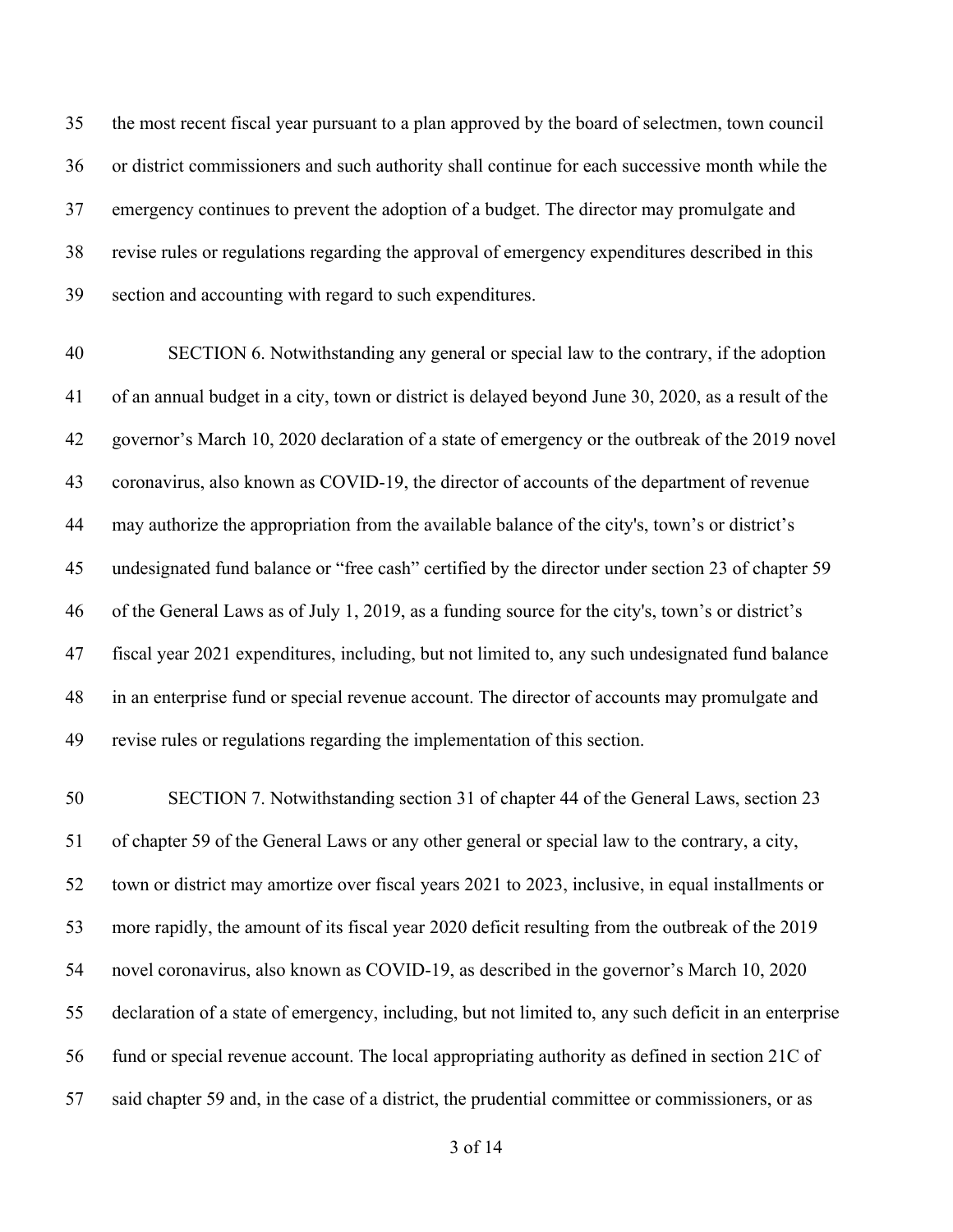otherwise defined in the General Laws, shall adopt a deficit amortization schedule in accordance with the preceding sentence before setting the city's, town's or district's fiscal year 2021 tax rate. The commissioner of revenue may issue guidelines or instructions for reporting the amortization of deficits authorized by this section.

 SECTION 8. Notwithstanding any general or special law to the contrary, as a result of the outbreak of the 2019 novel coronavirus, also known as COVID-19, and the governor's March 10, 2020 declaration of a state of emergency, for fiscal year 2021, a city or town may expend from each revolving fund established under section 53E1/2 of chapter 44 of the General Laws an amount not to exceed the amount authorized to be expended in fiscal year 2020 until the city or town adopts an annual budget for fiscal year 2021 at which time, the legislative body of the city or town shall also vote on the total amount that may be expended from each revolving fund in fiscal year 2021.

 SECTION 9. Notwithstanding section 8 of chapter 61 of the General Laws, section 14 of chapter 61A of the General Laws, section 9 of chapter 61B of the General Laws or any other general or special law, charter provision, ordinance or by-law to the contrary, during and for a period of 90 days after the termination of the governor's March 10, 2020 declaration of a state of emergency, all time periods within which any municipality is required to act, respond, effectuate or exercise an option to purchase shall be suspended.

 SECTION 10. (a) Notwithstanding any general or special law to the contrary, as a result of the outbreak of the 2019 novel coronavirus, also known as COVID-19, and the governor's March 10, 2020 declaration of a state of emergency, for fiscal year 2020, the chief executive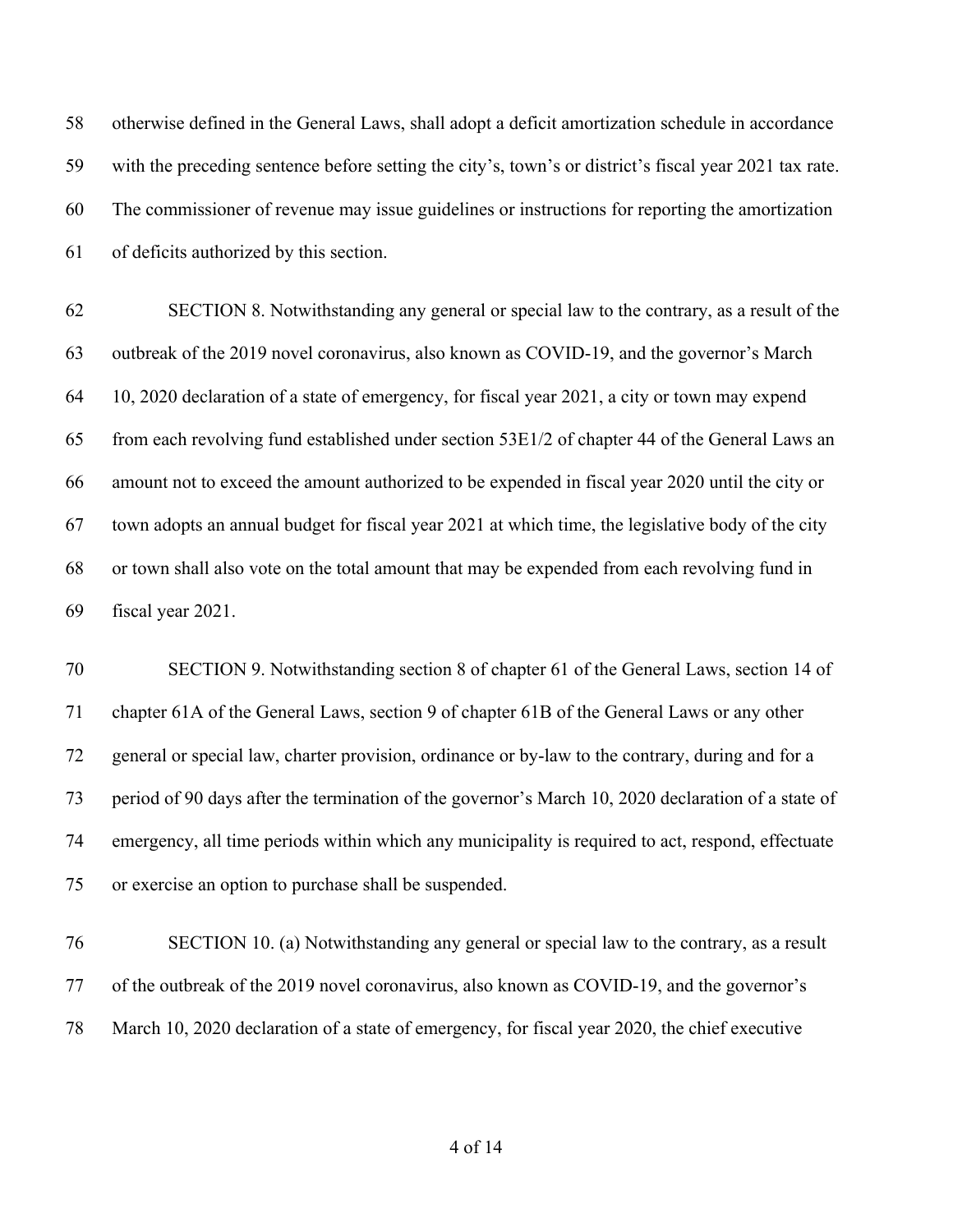officer of a city or town, as defined in clause Fifth B of section 7 of chapter 4 of the General Laws, or a district may extend:

 (i) for the purposes of the first paragraph of section 57 of chapter 59 of the General Laws, the date May 1 to a date not later than June 1, 2020;

 (ii) for the purposes of the seventh and eighth paragraphs and the tenth and eleventh paragraphs of said section 57C of said chapter 59, the date May 1 to a date not later than June 1, 2020;

 (iii) for the purposes of the seventh paragraph of said section 57C of said chapter 59, the date April 1 to a date not later than June 1, 2020; and

 (iv) for the purposes of the third paragraph of said section 59 of said chapter 59, the date April 1 to a date not later than June 1, 2020.

 (b) Notwithstanding said sections 57, 57C and 59 of said chapter 59 or any other general or special law to the contrary, if municipal offices are closed as a result of the outbreak of the 2019 novel coronavirus, also known as COVID-19, or the governor's March 10, 2020 declaration of a state of emergency on the date that a tax payment, abatement or exemption application is due, the due dates shall not be extended except pursuant to this section.

 SECTION 11. Notwithstanding section 57, 57A and 57C of chapter 59 of the General Laws, section 2 of chapter 60A of the General Laws or any other general or special law to the contrary, as a result of the outbreak of the 2019 novel coronavirus, also known as COVID-19, or the governor's March 10, 2020 declaration of a state of emergency, the chief executive officer of a city or town, as defined in clause Fifth B of section 7 of chapter 4 of the General Laws, or the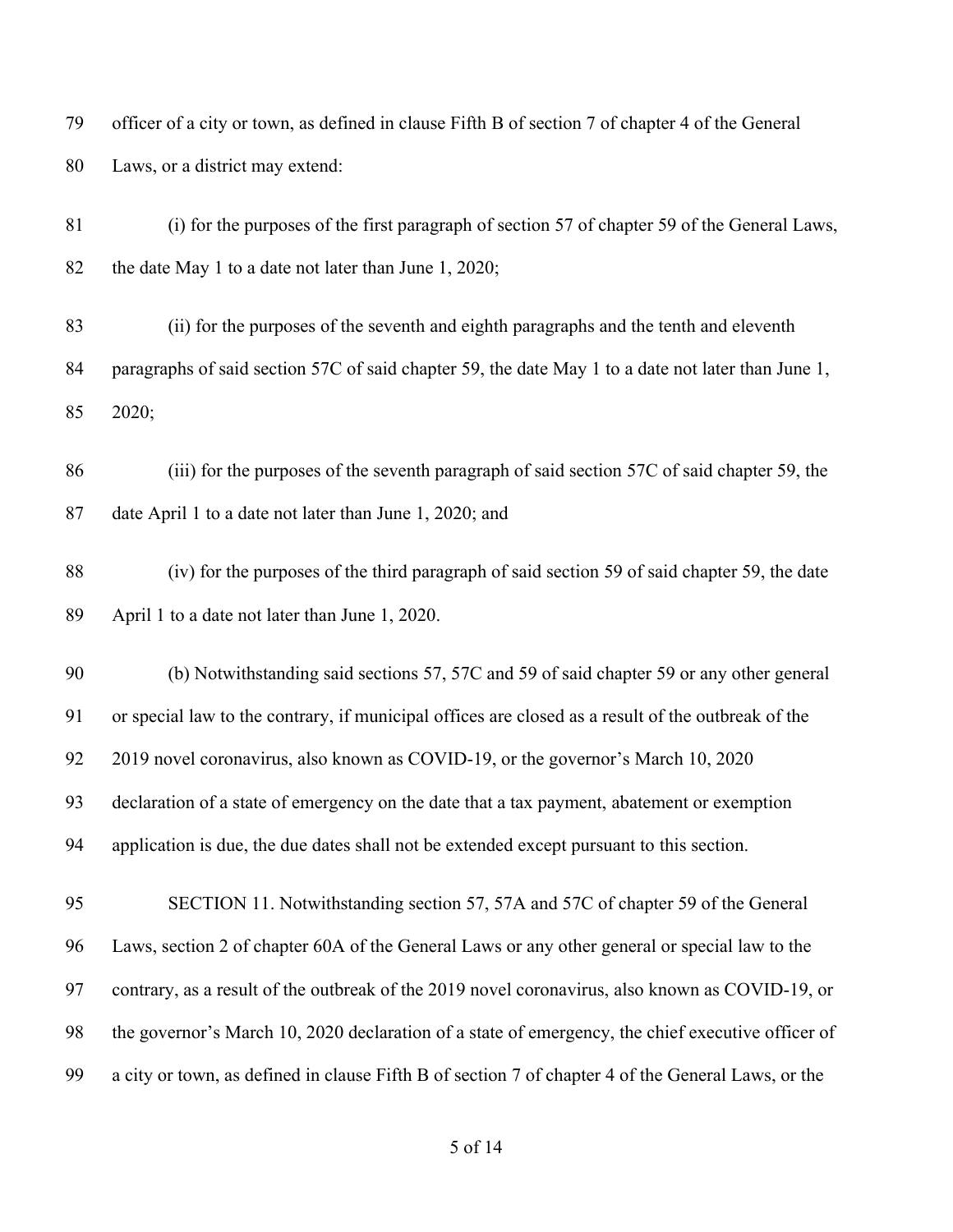prudential committee or commissioners of a district may waive the payment of interest and other penalty in the event of late payment of any excise, tax, betterment assessment or apportionment thereof, water rate or annual sewer use or other charge added to a tax for any payments with a due date on or after March 10, 2020 and made after its respective due date but before June 30, 2020.

 SECTION 12. Notwithstanding chapter 62C of the General Laws, all returns and payments for the 2019 calendar year otherwise due on April 15, 2020 under section 6 of said chapter 62C shall be due on July 15, 2020.

 SECTION 13. Notwithstanding any general or special law to the contrary, during the governor's March 10, 2020 declaration of a state of emergency, an establishment licensed to sell alcoholic beverages or only wines and malt beverages on-premises may sell wine or malt beverages only for off-premises consumption subject to the following conditions: (i) the wine or malt beverage shall not be sold to a person under 21 years of age; provided, however, that any delivery of wine or malt beverages for off-premises consumption shall not be made without verification that the person receiving the order has attained 21 years of age; (ii) the wine shall be sold in its original, sealed container and the malt beverage shall be sold in a sealed container; (iii) the wine or malt beverage shall be sold as part of the same transaction as the purchase of food; provided, however, that any order that includes wine or malt beverages shall be placed not later than the hour of which the establishment is licensed to sell alcohol or 12:00 midnight, whichever time is earlier; and (iv) a customer shall be limited to 192 ounces of malt beverage and 1.5 liters of wine per transaction.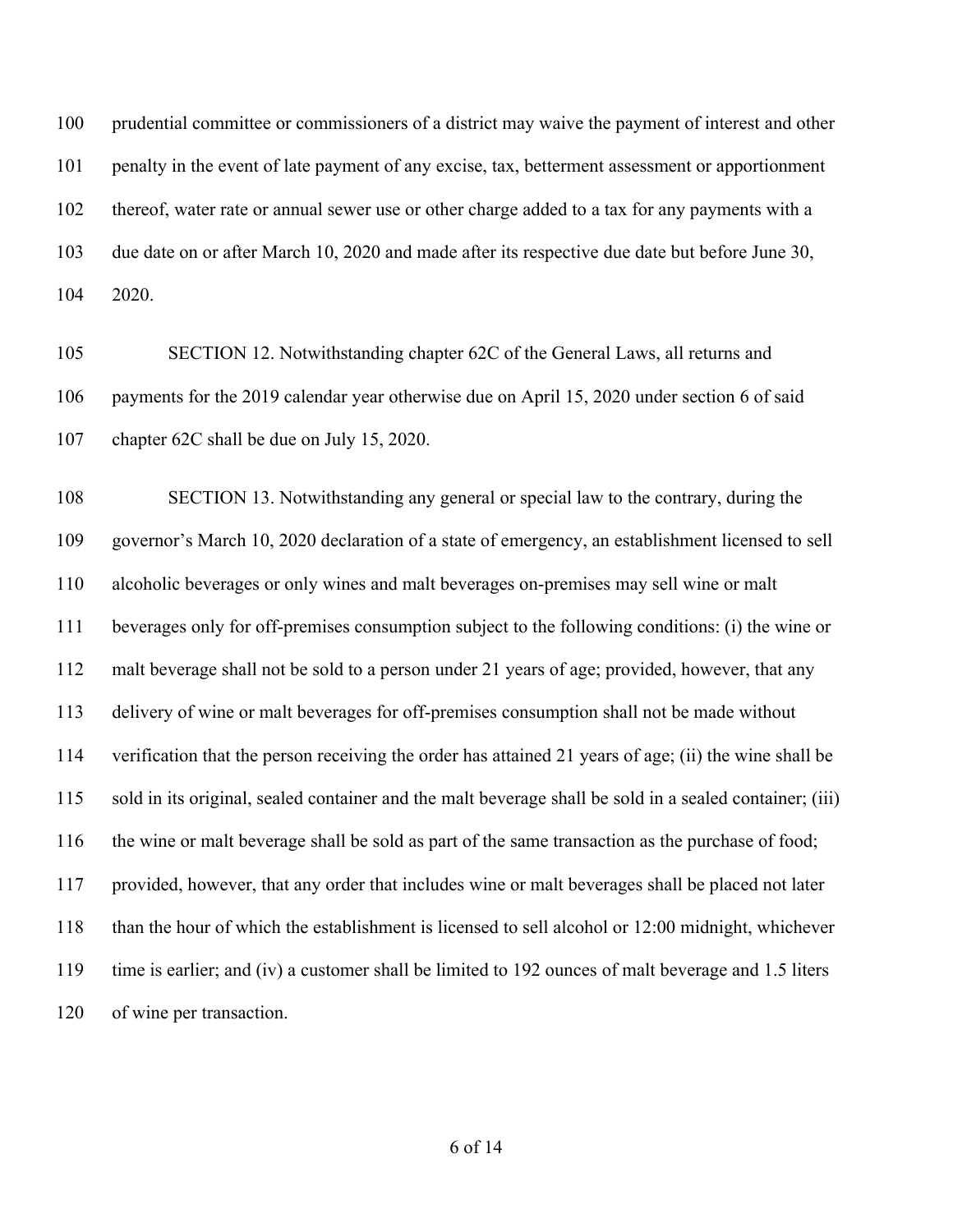SECTION 14. (a) Notwithstanding any general or special law to the contrary, subsections (b) and (c) of section 91 of chapter 32 of the General Laws shall not apply in calendar year 2020 to the following 2 categories of persons for hours worked and earnings received during the governor's March 10, 2020 state of emergency:

 (i) any person who has been retired and who is receiving a pension or retirement allowance, pursuant to said chapter 32 or any other general or special law, from the commonwealth or a county, city, town, district or authority; or

 (ii) any person whose employment in the service of the commonwealth or a county, city, town, district or authority has been terminated, pursuant to said chapter 32 or any other general or special law, by reason of having attained an age specified in said general or special law or by the rules and regulations of any department or agency of the commonwealth or a county, city, town, district or authority without being entitled to any pension or retirement allowance.

 These 2 categories of persons may, during the state of emergency and subject to all other laws, rules and regulations governing the employment of persons in the commonwealth or a county, city, town, district or authority, be employed in the service of the commonwealth or a county, city, town, district or authority, including as a consultant or independent contractor or as a person whose regular duties require that such person's time be devoted to the service of the commonwealth, county, city, town, district or authority during regular business hours.

 (b) This section shall not apply to individuals retired under a general or special law on disability.

141 SECTION 15. Notwithstanding section 7.08 of chapter 156D of the General Laws or any other general or special law to the contrary, as a result of the outbreak of the 2019 novel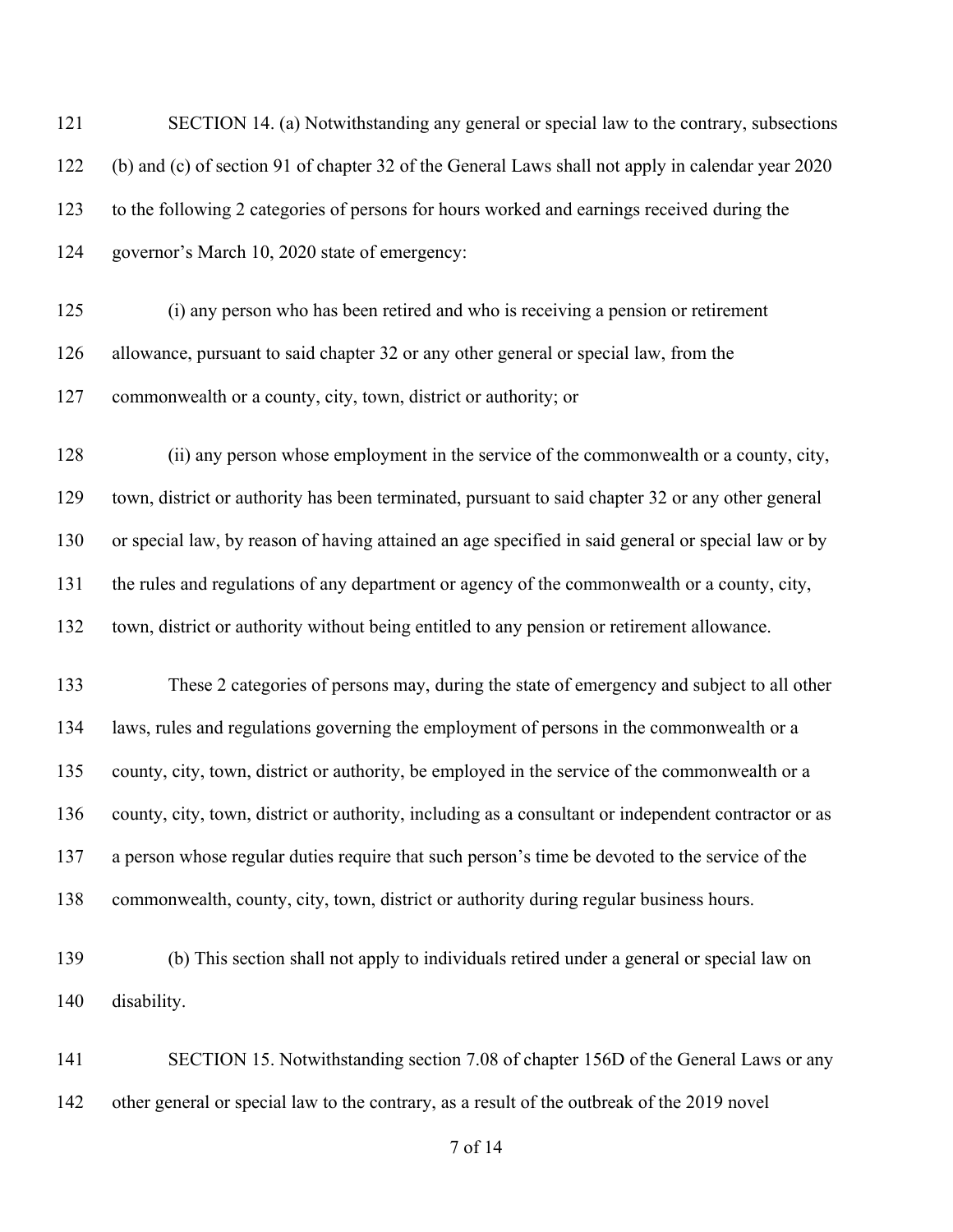coronavirus, also known as COVID-19 and the declaration of a state of emergency issued on March 10, 2020, for the duration of said state of emergency and 60 days thereafter, a public corporation, as referenced in said section 7.08 of said chapter 156D and otherwise consistent with the other provisions of said section, may conduct an annual or special meeting of the shareholders solely by means of remote communication.

 SECTION 16. Notwithstanding any general or special law or any bylaw of the corporation to the contrary, for the duration of the governor's March 10, 2020 state of emergency and 60 days thereafter and unless the articles of organization provide otherwise, the board of directors of a corporation described in section 1 of chapter 180 of the General Laws may: (i) provide notice of a meeting of the board of directors: (A) only to those directors it is practicable to reach; and (B) in any practicable manner; (ii) cancel a meeting of the members, as defined in section 2 of said chapter 180, with notice of cancellation given in any practicable manner; (iii) allow a director or officer to continue to serve during the governor's March 10, 2020 state of emergency and until the director's or officer's successor is elected, appointed or designated; provided that directors and officers whose term is extended pursuant to this section shall continue to serve until the director's or officer's successor takes office, despite the expiration of a director's or officer's term; (iv) allow a director to participate in a regular or special meeting by, or conduct the meeting through the use of, any means of communication by which all directors participating are able to simultaneously communicate with each other during the meeting; (v) allow members at a meeting of the members to vote in person or by proxy; provided that any member voting by proxy shall be considered present at the meeting for purposes of any quorum requirement; (vi) appoint successors to any of the officers, directors, employees or agents; (vii) relocate the principal office or designate alternative offices; and (viii) allow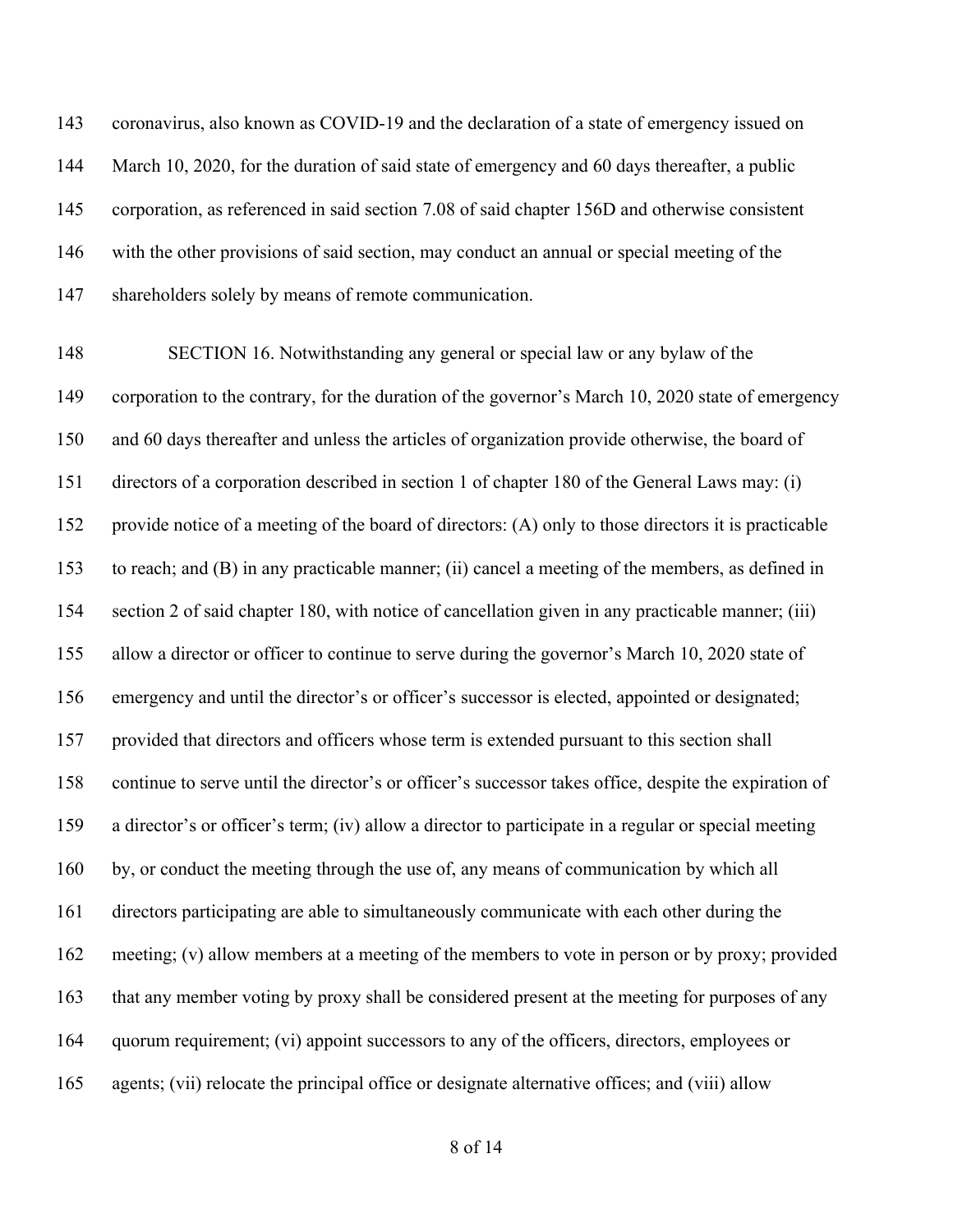members to participate in any meeting of members by remote participation, even if not physically present at the meeting. Participation by remote communication at any meeting of the members shall constitute presence at such meeting only if: (i) reasonable measures are implemented to verify that each person deemed present and permitted to vote at the meeting by means of remote communication is a member or proxyholder; (ii) reasonable measures are implemented to provide such members and proxyholders a reasonable opportunity to participate in the meeting and to vote on matters submitted to the members, including an opportunity to read or hear to the proceedings of the meeting substantially concurrently with such proceedings, pose questions and make comments, regardless of whether the members can simultaneously communicate with each other during the meeting; and (iii) if any member or proxyholder votes or takes other action at the meeting by means of remote communication, a record of such vote or other action shall be maintained by the corporation.

 Directors who participate in a meeting of the board of directors pursuant to this section shall constitute a quorum. In a corporation with members, the corporation shall notify the members, as soon as reasonably practicable, of any action taken by the board of directors pursuant to this section.

 SECTION 17. (a) As used in this section, the following words shall have the following meanings unless the context clearly requires otherwise:

 "Permit", a permit, variance, special permit, license, amendment, extension, or other approval issued by a permit granting authority pursuant to a statute, ordinance, bylaw, rule or regulation, whether ministerial or discretionary.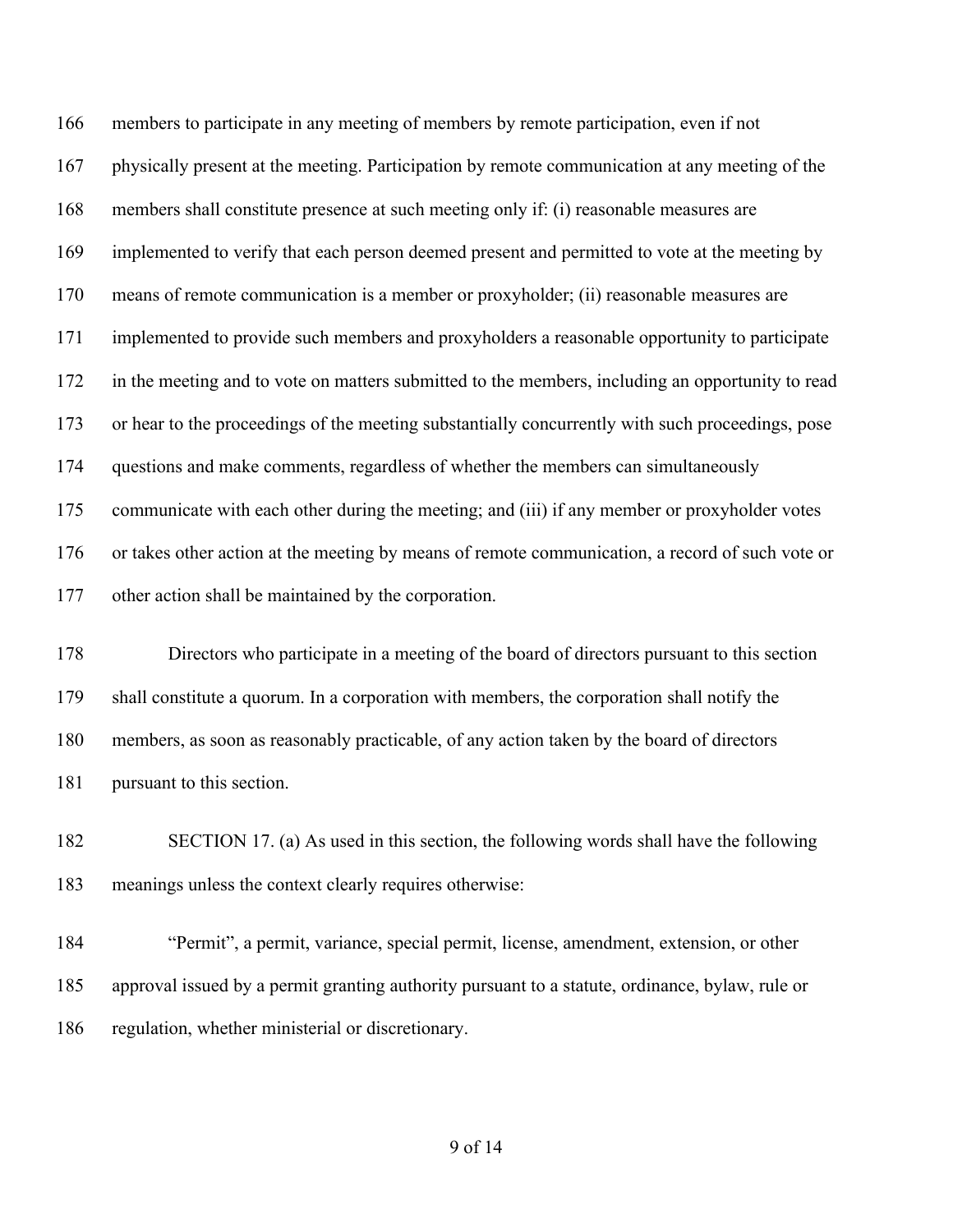"Permit granting authority", a local, district, county or regional official or a local, district, county or regional multi-member body that is authorized to issue a permit.

 (b) Notwithstanding any general or special law, rule, regulation, charter, ordinance or by-law to the contrary, during the governor's March 10, 2020 declaration of a state of emergency:

 (i) an application for a permit shall be deemed duly filed and accepted as of the date of the filing by the applicant if filed with and certified as received by the city or town clerk if a municipality, or with the secretary or other official established by law to receive such applications if a county or regional entity. Notwithstanding the foregoing, a permit granting authority may contest the completeness of an application at the time of filing if the application is ultimately denied by the permitting board on other grounds or if the permit is ultimately appealed by the applicant. An application for a permit may be filed electronically, through an electronic submission website established by the permit granting authority or through attachment of the requisite forms and supplemental materials to electronic mail sent to the clerk, secretary or official. Certification of receipt for purposes of this paragraph may be provided electronically to the applicant and shall be provided electronically if the permit application is submitted electronically and electronic certification of receipt is requested by the applicant;

 (ii) a requirement of a statute, ordinance, bylaw, rule or regulation that a hearing commence within a specific period of time after the filing of an application or request for approval of a permit shall be suspended as of March 10, 2020; provided, however, that the applicable period shall resume 45 days after the termination of the state of emergency, or by a date otherwise prescribed by law, whichever is later;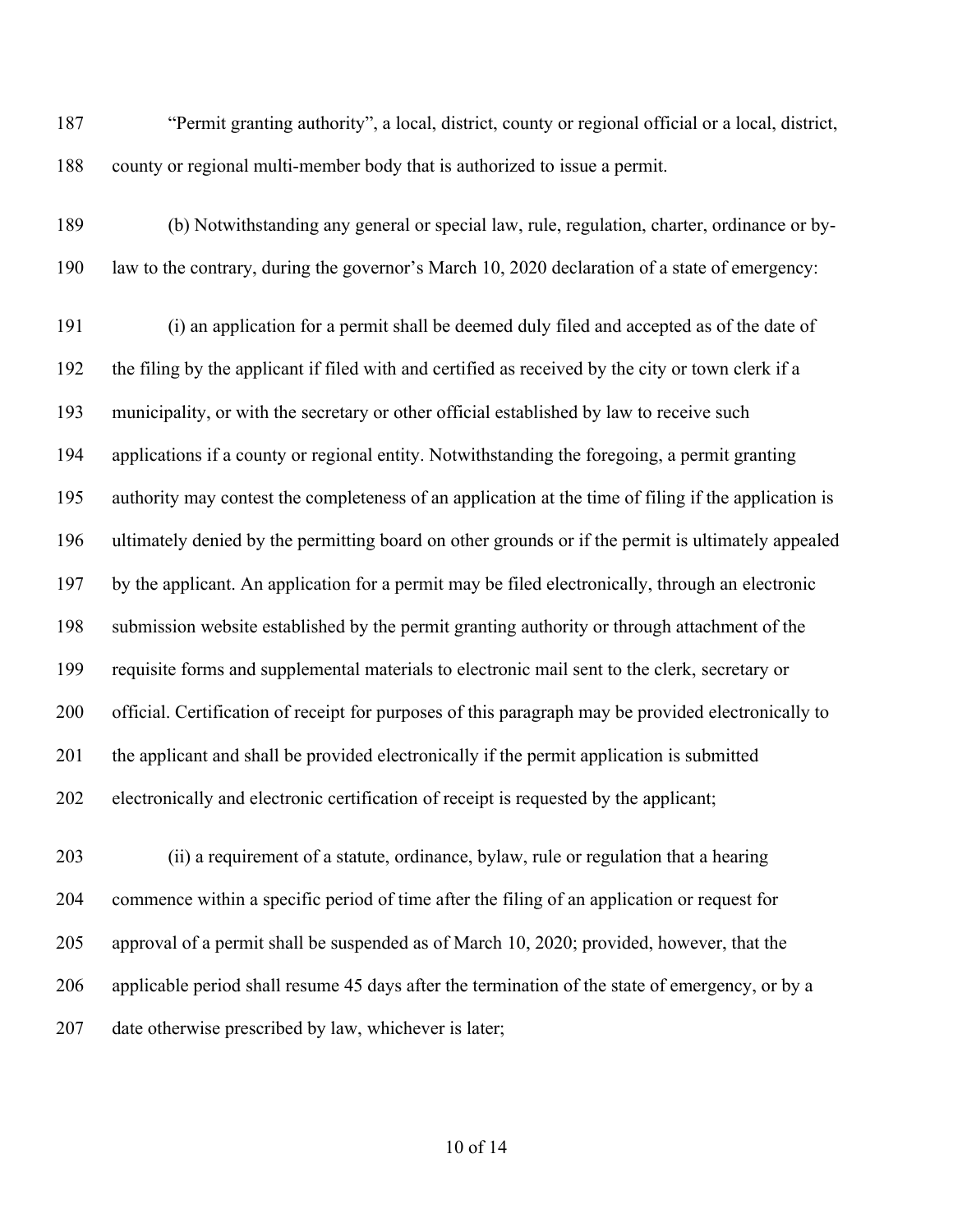(iii) a permit in effect or existence as of March 10, 2020, including any deadlines or conditions of the permit, shall not lapse or otherwise expire and the expiration date of the permit, or time period for meeting a deadline or for performance of a condition of the permit, shall toll during the state of emergency;

 (iv) no permit shall be considered granted, approved or denied, constructively or otherwise, due to a failure of the permit granting authority to act within the time required by a statute, ordinance, bylaw, rule or regulation; provided, however, that the permit granting authority acts within 45 days of the termination of the state of emergency or by a date otherwise prescribed by law, whichever is later; provided further, that the applicant and permit granting authority may agree to alternative timing in writing;

 (v) notwithstanding the time periods by which a permit is to be heard or acted upon, a permit granting authority may, by a declaration of its chair, schedule or reschedule on 1 or more occasions the hearing or decision deadlines on a permit application; provided, however, that the chair may make such declaration whether or not a quorum is present to vote on such matter; provided further, that no such date or deadline is rescheduled for more than 45 days after the termination of the state of emergency or after a date otherwise prescribed by law, whichever is later. The chair shall provide written notice of any applicable rescheduled dates or deadlines to the applicant at the applicant's address and to the general public by posting electronically on the website of the city or town clerk or the website of the county or regional entity;

 (vi) if a permit is required to be recorded with the registry of deeds or filed with registry district of the land court, as applicable, for the county or district in which the property subject to the permit is located, within a certain period of time after its issuance in order to remain in force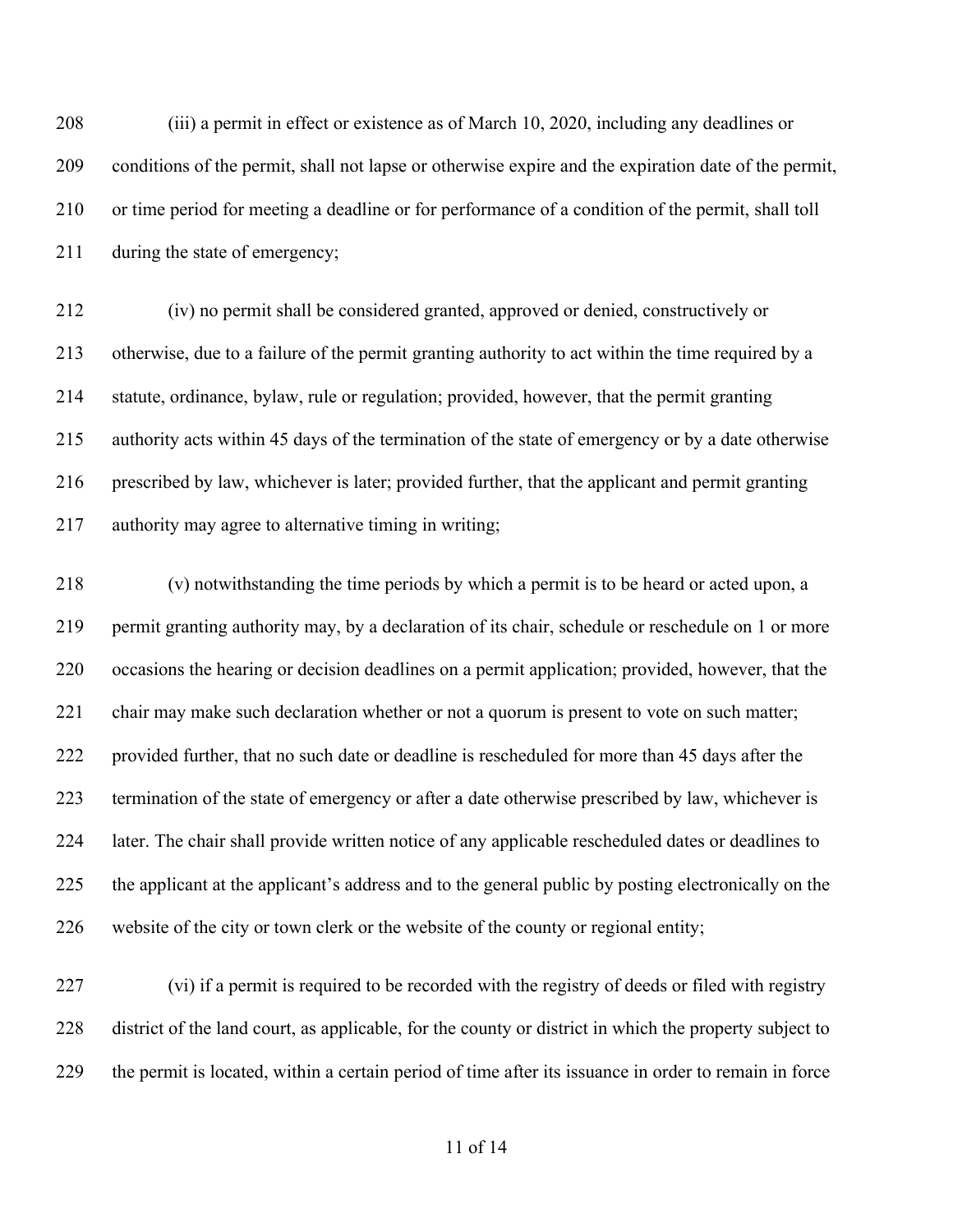and effect or as a condition to exercising the permit: (A) the period of time for recording the permit shall be suspended during such time that the relevant registry of deeds or registry district of the land court is closed or subject to rules and procedures restricting public in-person access; and (B) the failure to record the permit shall not preclude the permit holder from applying for, obtaining and commencing construction activities pursuant to other required permits and approvals, including, but not limited to, a building permit; provided, however, that such a building permit may be issued and, if issued, shall be considered duly issued pursuant to section 6 of chapter 40A of the General Laws; and

 (vii) a hearing on a pending application for a permit opened by a permit granting authority before March 10, 2020, which has not been concluded as of March 10, 2020 or has been continued by the permit granting authority as of March 10, 2020, shall be automatically tolled and continued to the first hearing date of the permit granting authority following the termination of the state of emergency or to a date otherwise prescribed by law, whichever is later; provided, however, that the date is not later than 45 days from of the termination of the state of emergency or the date otherwise prescribed by law, whichever is later.

 (c) Nothing in this section shall affect the ability of a permit granting authority, subject to applicable notice and hearing requirements, to revoke or modify a permit if that permit or the law or regulation under which the permit was issued authorizes the modification or revocation thereof; provided, however, that the permit granting authority shall not revoke or modify the permit where the permit holder fails as a result of the state of emergency to exercise or otherwise commence work pursuant to the permit or where such work commenced on or before March 10, 2020 but has stopped as a result of the state of emergency or actions taken by an agency or political subdivision of the commonwealth in reliance thereon. The limitations set forth in this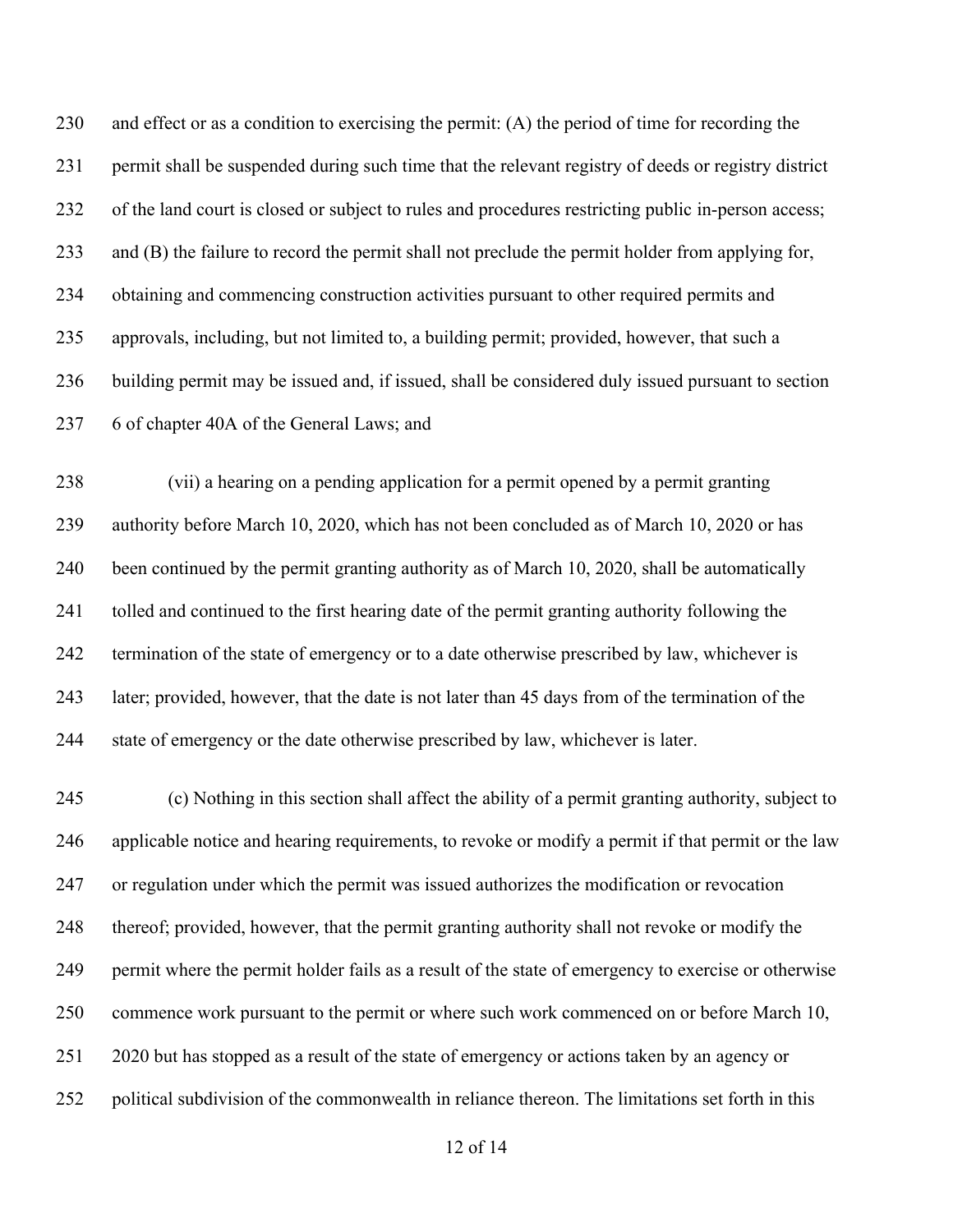subsection shall apply as long as the state of emergency is in effect and for a period of 60 days following the termination of the state of emergency; provided, however, that a permit holder shall be entitled to a further extension of reasonable length to exercise or otherwise commence work pursuant to the permit at the discretion of the permit granting authority for good cause shown; provided further, that the chair of any permit granting authority may grant such further extension whether or not a quorum is present to vote on the matter.

 (d) Notwithstanding section 20 of chapter 30A of the General Laws, a permit granting authority, during the state of emergency, may conduct meetings and public hearings remotely, consistent with the governor's March 12, 2020 order entitled, "Order Suspending Certain Provisions of the Open Meeting Law, G.L. c. 30A, § 20", as the order may be amended, supplemented or replaced.

 (e) Nothing in this section shall preclude or prohibit a permit granting authority from issuing decisions on permit applications for which duly held public hearings or meetings have been held or preclude or prohibit any building commissioner, inspector of buildings or other permit granting official, as applicable, from issuing permits, including, but not limited to, demolition or building permits.

 (f) Notwithstanding any general or special law to the contrary and without limiting the foregoing, this section shall apply to the conduct of public meetings, public hearings or other actions taken in a quasi-judicial capacity by all local boards and commissions.

 SECTION 18. Nothing in this act shall be construed or implemented in such a way as to modify a requirement of law necessary to retain federal delegation to, or assumption by, the commonwealth of the authority to implement a federal law or program.